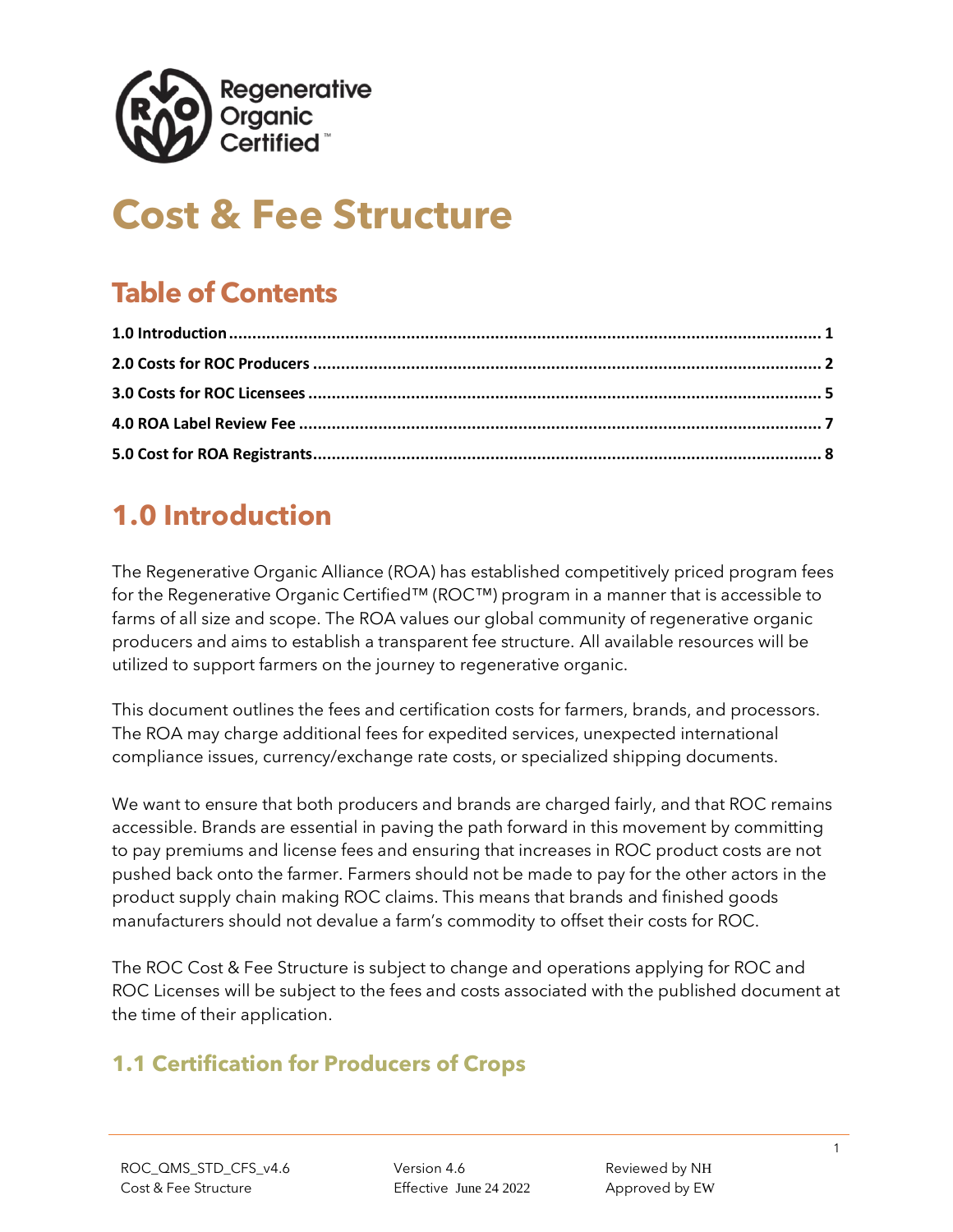Certification may be achieved by individual farms and ranches or by farm groups (e.g., farmer cooperatives or grower groups) for all or a portion of their operations. For products to be sold with the ROC Gold claim, one processor in the supply chain must undergo a ROC processor audit. However, for ROC Bronze and Silver levels only the farm or ranch is required to be certified to the ROC standard.

#### **1.2 License to Make ROC claims on Product**

Organizations, including but not limited to brand owners, brokers, processors, and handlers, selling a certified product who intend to make a ROC claim, are required to secure a License Agreement with the ROA to become a ROC Licensee. Any company who has not achieved ROC by a ROA approved CB and intends to use the ROC marks must follow the Labeling Guidelines & Terms of Use and receive prior approval from the ROA before using any ROC marks.

### **1.3 Registration for Supply Chain Actors**

All supply chain actors that are processing ROC product but are not making ROC claims to other companies or selling ROC product are required to register with the ROA to maintain ROC eligibility of the product. Examples of this would include toll processors, fee for service processors, or co-manufacturers who do not take legal title of the product or ingredients.

## <span id="page-1-0"></span>**2.0 Costs for ROC Producers**

A producer will incur the following fees when applying for ROC:

- One-time, non-refundable application fee
- Any associated Certifying Body (CB) fees
- Annual ROA fee
- Additional fees, if applicable

### **2.1 Application Fee**

Applicants are responsible for a one-time, non-refundable fee paid directly to the ROA at the time of initial application. See the chart below. The ROA offers limited technical support to help applicants navigate the application process and on the journey to ROC.

| <b>Operation Type/Size</b>       | <b>Application Fee</b> |
|----------------------------------|------------------------|
| less than 5 distinct parcels $*$ | \$350 USD              |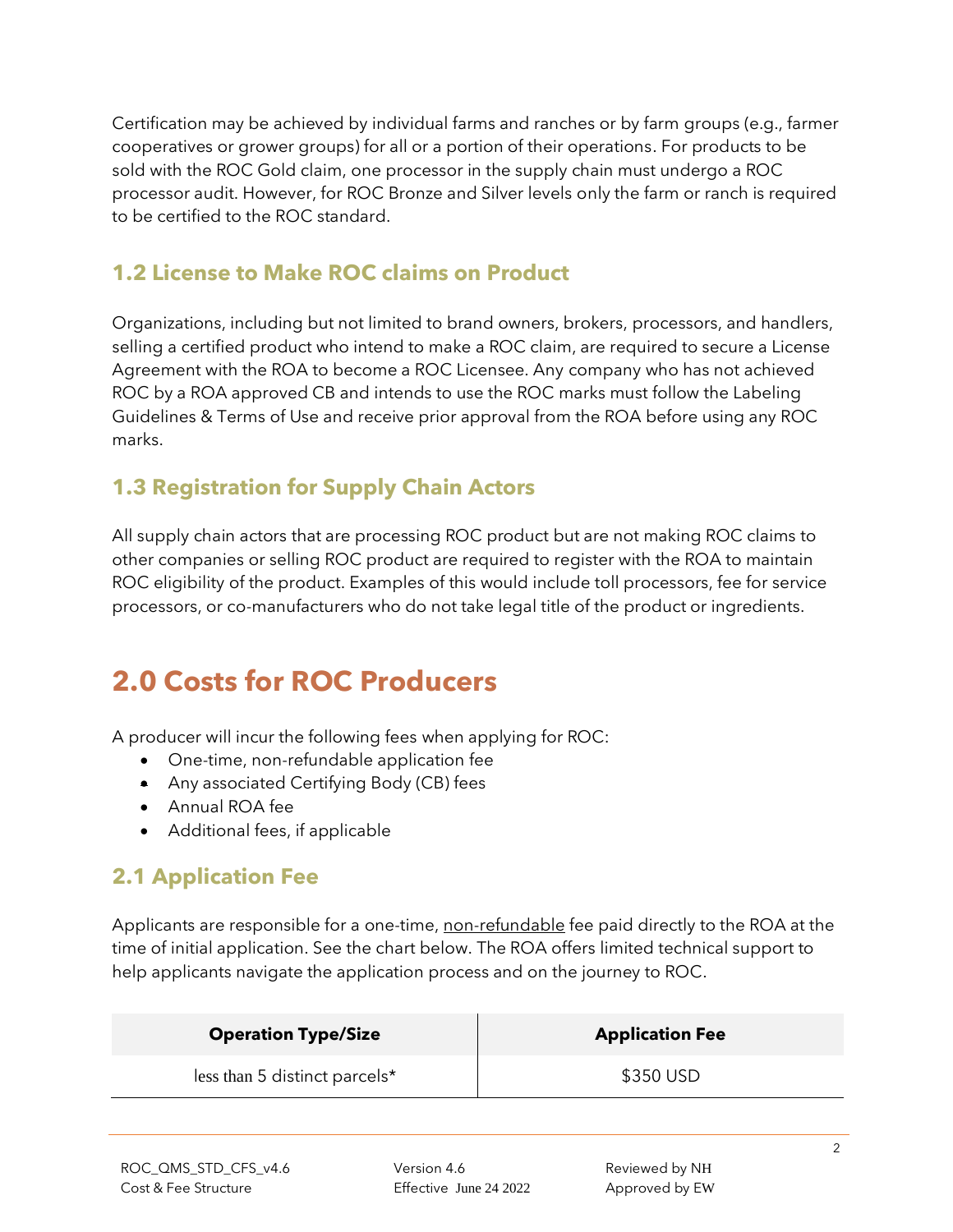| 5 or more distinct parcels <sup>*</sup> , not a grower<br>group | \$550 USD   |  |
|-----------------------------------------------------------------|-------------|--|
| Grower groups                                                   | \$1,000 USD |  |
| $\frac{1}{2}$                                                   | . .         |  |

\*Distinct parcels are defined as readily distinguishable from each other with no adjacent or touching borders.

### **2.2 CB Audit & Certification Costs**

The applicant will select a ROA approved Certifying Body (CB) for the certification process. The fees assessed by the CB will be charged directly to the applicant and are in addition to the one-time application fee and annual fees assessed by the ROA. The CB fees are not regulated by the ROA.

#### **2.3 Annual ROC Fee for Producers**

#### **First Year Fees:**

The **first year ROC fee** is a flat fee based on anticipated gross revenue of ROC crops and processed products.

- Estimated annual gross revenue of ROC crops, \$0 \$300,000: \$250 Fee
- Estimated annual gross revenue of ROC crops, \$300,001 \$500,000: \$450 Fee
- Estimated annual gross revenue of ROC crops greater than \$500,000: \$750 Fee

#### **Fee for Subsequent Years:**

The fee for all subsequent years is 0.1% of the previous year's actual ROC gross revenue minus the cost to purchase raw ROC ingredients or crops. The maximum annual fee due is \$10,000.

Example:

Operation buys \$10,000 of raw ROC corn and sells it to a ROC Licensee for \$15,000. Their gross ROC revenue calculation would look like this:

\$15,000 sale value - \$10,000 cost of raw ROC corn = \$5,000 gross ROC revenue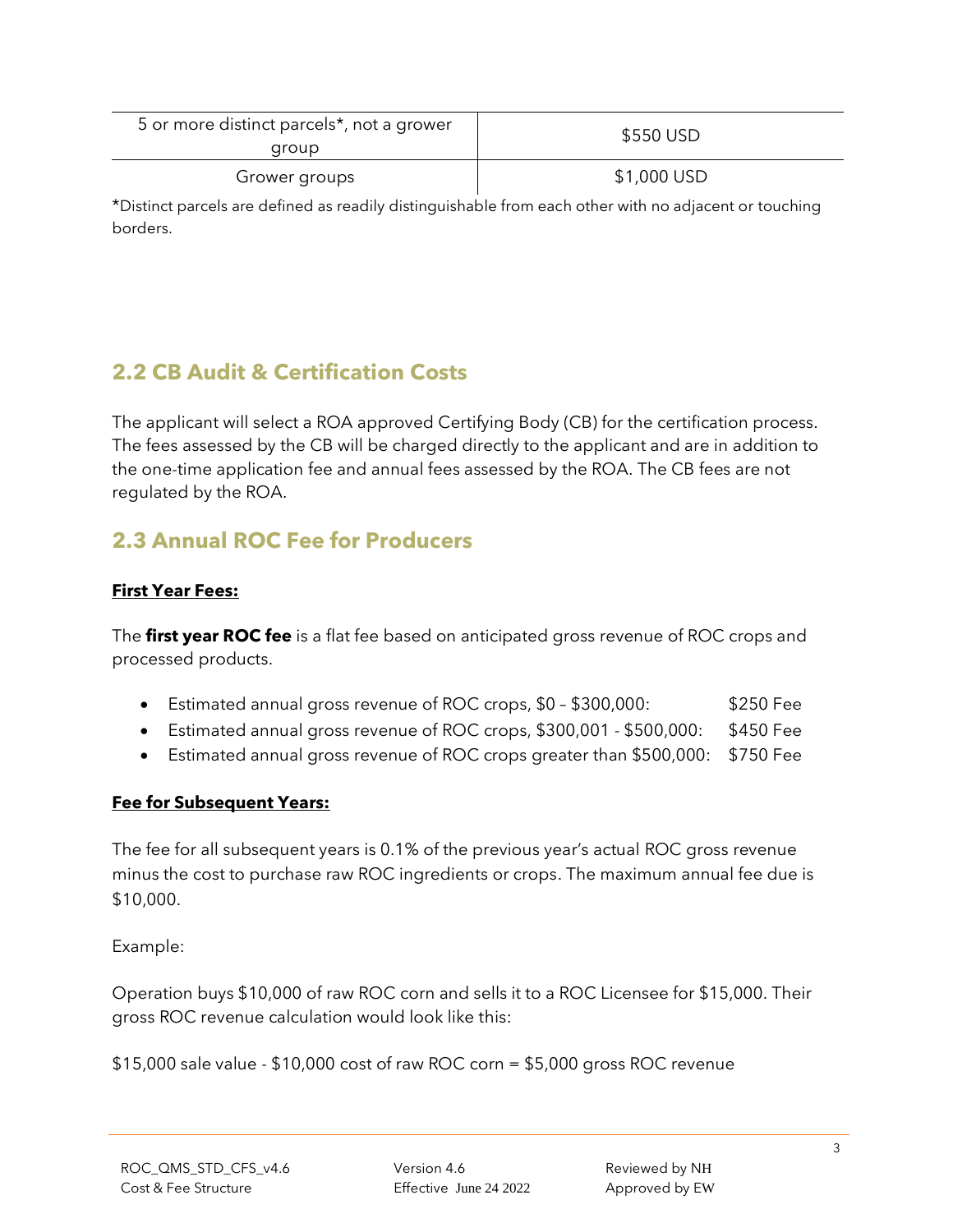#### **Calculating Gross ROC Revenue for Producers with Processed Products (if applicable):**

If an operation processes raw ROC crops into products, a ROC License will be issued to the operation with no additional fee. In this case the operation will calculate their gross revenue of ROC by including the following:

- 1) ROC crops sold in raw form;
- 2) ROC product value minus the cost of raw ROC crops used. These crops can be from your own operation or raw ROC crops purchased from other ROC operations.

*Example 1 (100% ROC): If a winery sells \$10,000 of raw ROC grapes and takes another \$10,000 of raw ROC grapes and makes wine they sell for \$50,000, their calculation would look like this:*

*Raw grapes (\$10,000) + Wine (\$50,000-\$10,000= \$40,000) = \$50,000 gross ROC revenue*

*Example 2 (ROC and non-ROC ingredients): An operation uses all their own peanuts to grind into peanut butter. They use \$5,000 of raw ROC peanuts and mix that with \$1,000 of non-ROC peanuts to make a final product worth \$10,000. Their calculation would look like this:*

*Peanut butter (\$10,000) – ROC ingredients (\$5,000) = \$5,000 gross ROC revenue. Please note that only the ROC ingredient costs can be deducted.*

#### **2.4 Additional Fees**

2.4.1: Eligible operations in the Global North seeking ROC Bronze and ROC Silver certification are not required to obtain an additional Social Fairness certification and instead will be audited to the Social Fairness Pillar of the ROC Framework. For these operations there is an additional annual ROA Social Fairness fee that will be assessed on a case-by-case basis depending on the complexity of the operation and an assessment of the level of risk associated with the operation. This fee will range from \$500-\$1,000 annually.

Operational complexity is based on number of locations, number of workers, employment types, and employment arrangements.

2.4.2: *Dairy operations seeking ROC Bronze certification* are not required to obtain an additional Animal Welfare certification. If a dairy operation is seeking Bronze and does not have a social fairness certification, they can instead be audited to the ROC Animal Welfare Dairy criteria by their ROC CB. The additional annual ROC Animal Welfare Dairy fee is assessed on a case-by-case basis depending on the complexity of the operation and costs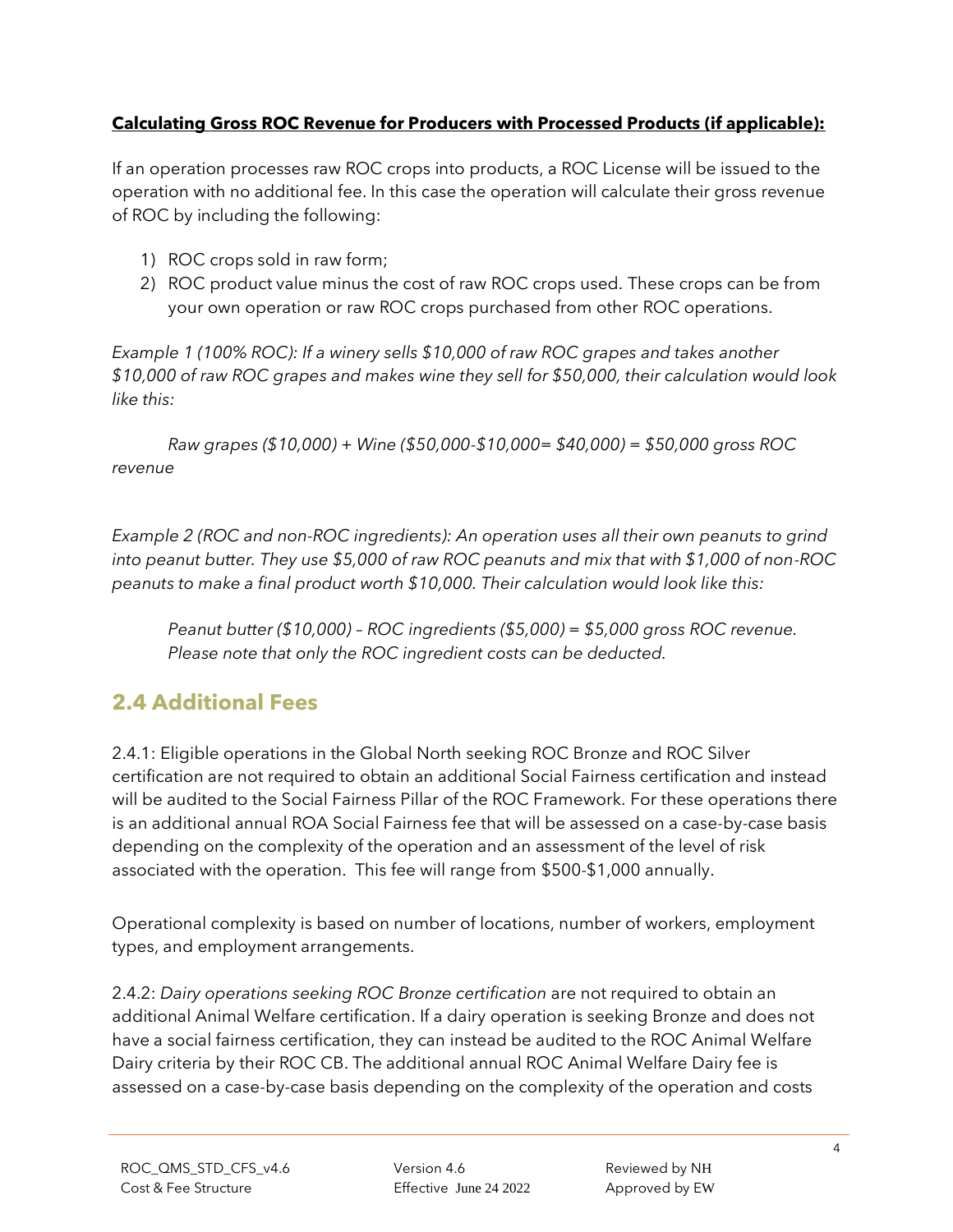\$250-500 annually. Complexity for animal welfare is based on factors such as number of facilities and locations, number of animals and animal groups, and management system. Dairies seeking ROC Silver or ROC Gold certification must hold an ROA approved 3<sup>rd</sup> party animal welfare certification and will not be charged the additional ROA Animal Welfare Dairy fee.

### **2.5 Annual Fee Waiver**

The ROA will waive the Annual ROA Fee for 501(c)3 non-profit farms who donate a significant portion (>50%) of their produce to support and feed the community. Farms that advance the return of historically marginalized farmers to the land or have established educational internship programs teaching regenerative organic practices are encouraged to inquire about fee waivers. Please inquire about your eligibility by reaching out to [info@regenorganic.org](mailto:info@regenorganic.org).

### **2.6 ROC Farmer Cost-Share Program**

The ROC Farmer Cost-Share Program provides financial support to farmers who have become Regenerative Organic Certified™ (ROC™). Eligible operations include any ROC certified operations who have paid ROC fees to a ROA-approved certifying body and who have a gross revenue of ROC eligible crops and products less than \$250,000.

ROA funds are limited, and applications are paid on a first-come, first-served basis. Applications received after all funds are distributed will be deferred to the following year. For more information and to apply, visit our **Farmer Cost Share Program** page.

## <span id="page-4-0"></span>**3.0 Costs for ROC Licensees**

### **3.1 Annual Fees for Brand Owners (EXCLUDING TEXTILES)**

Any organization, including but not limited to brand owners, private label brand owners, and finished goods manufacturers selling ROC products, will pay an annual ROC licensing fee.

#### **First Year Fee:**

The first-year fee is a flat fee based on anticipated annual ROC revenue of the brand.

| • Estimated annual ROC gross revenue of \$0 - \$500,000:       | \$500 Fee   |
|----------------------------------------------------------------|-------------|
| • Estimated annual ROC gross revenue of \$500,000 - 2,000,000: | \$2,500 Fee |
|                                                                | $\cdots$    |

• Estimated annual ROC gross revenue of \$2,000,001 - \$5,000,000: \$7,000 Fee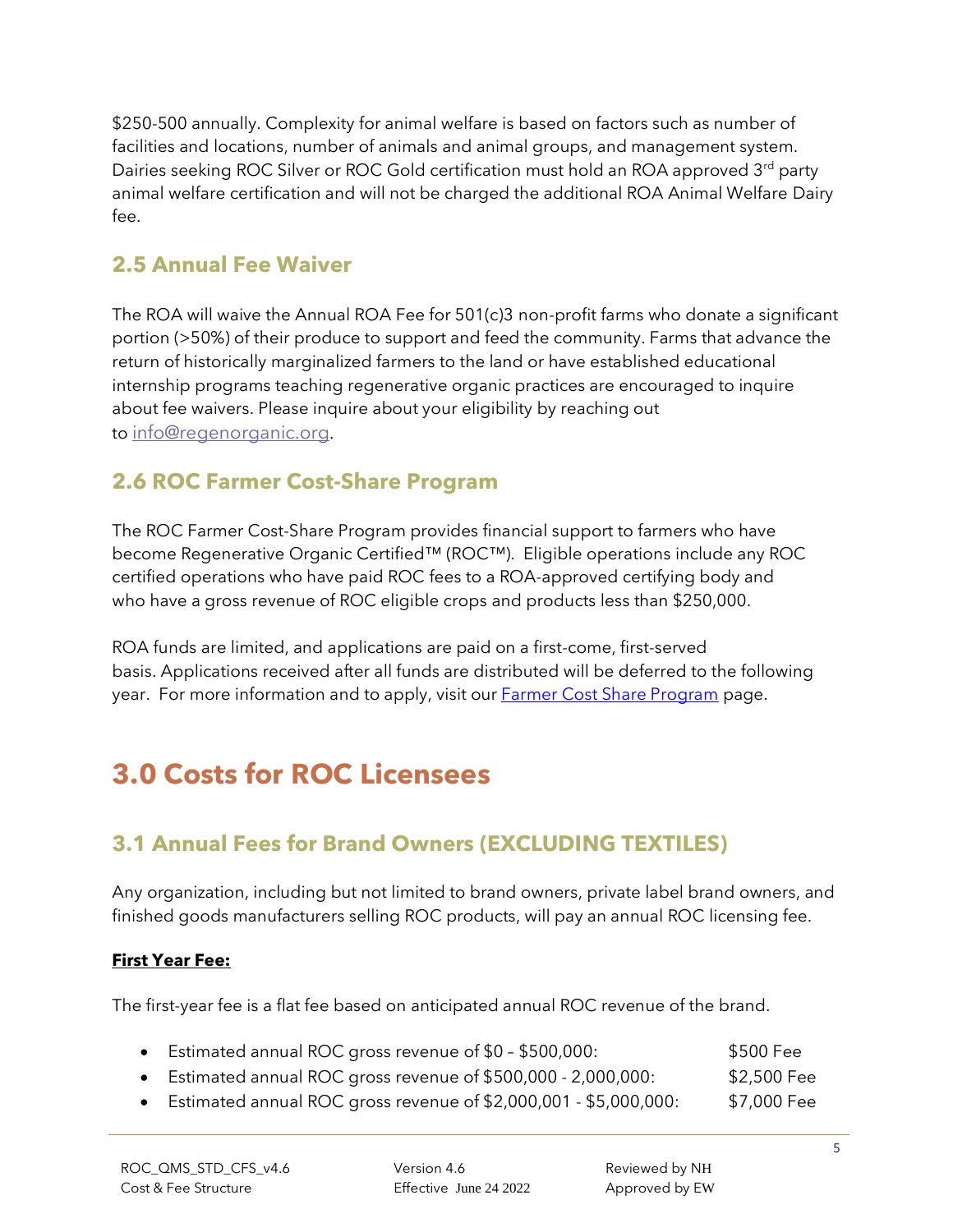- Estimated annual ROC gross revenue of \$5,000,001 \$10,00,000: \$15,000 Fee
- Estimated annual ROC gross revenue greater than \$10,000,000: \$20,000 Fee

#### **Fee for Subsequent Years:**

The fee for all subsequent years is based on the previous year's actual ROC gross revenue and the percentage of ROC ingredients in the product:

- For products with 70% or more ROC ingredients\*: Fee is 0.2% of previous year's ROC sales.
- For products with less than 70% ROC ingredients\*: Fee is 0.1% of previous year's ROC sales.

The maximum fee due is \$100,000.

All licensees are required to submit a ROC License Fee Worksheet annually.

\* As measured by weight or volume excluding water or salt.

#### **3.2 Annual Fees for Brand Owners – TEXTILES ONLY**

Any organization, including but not limited to brand owners, private label brand owners, and finished goods manufacturers selling ROC **textile** products, will pay an annual ROC licensing fee. See **[ROC Textile Guidelines](https://regenorganic.org/wp-content/uploads/2022/06/ROC_Textile_Guidelines_v1.pdf)** for requirements.

#### **First Year Fee:**

The first-year fee is a flat fee based on anticipated annual ROC revenue (FOB) of the brand:

| • Estimated ROC gross revenue of \$0 - \$2,000,000:          | \$1,500 Fee  |
|--------------------------------------------------------------|--------------|
| • Estimated ROC gross revenue of \$2,000,001 - \$5,000,000:  | \$5,250 Fee  |
| • Estimated ROC gross revenue of \$5,000,001 - \$10,000,000: | \$11,250 Fee |
| • Estimated ROC gross revenue greater than \$10,000,000:     | \$15,000 Fee |

#### **Fee for Subsequent Years:**

The fee for all subsequent years is based on the previous year's FOB and the percentage of ROC contents in the product: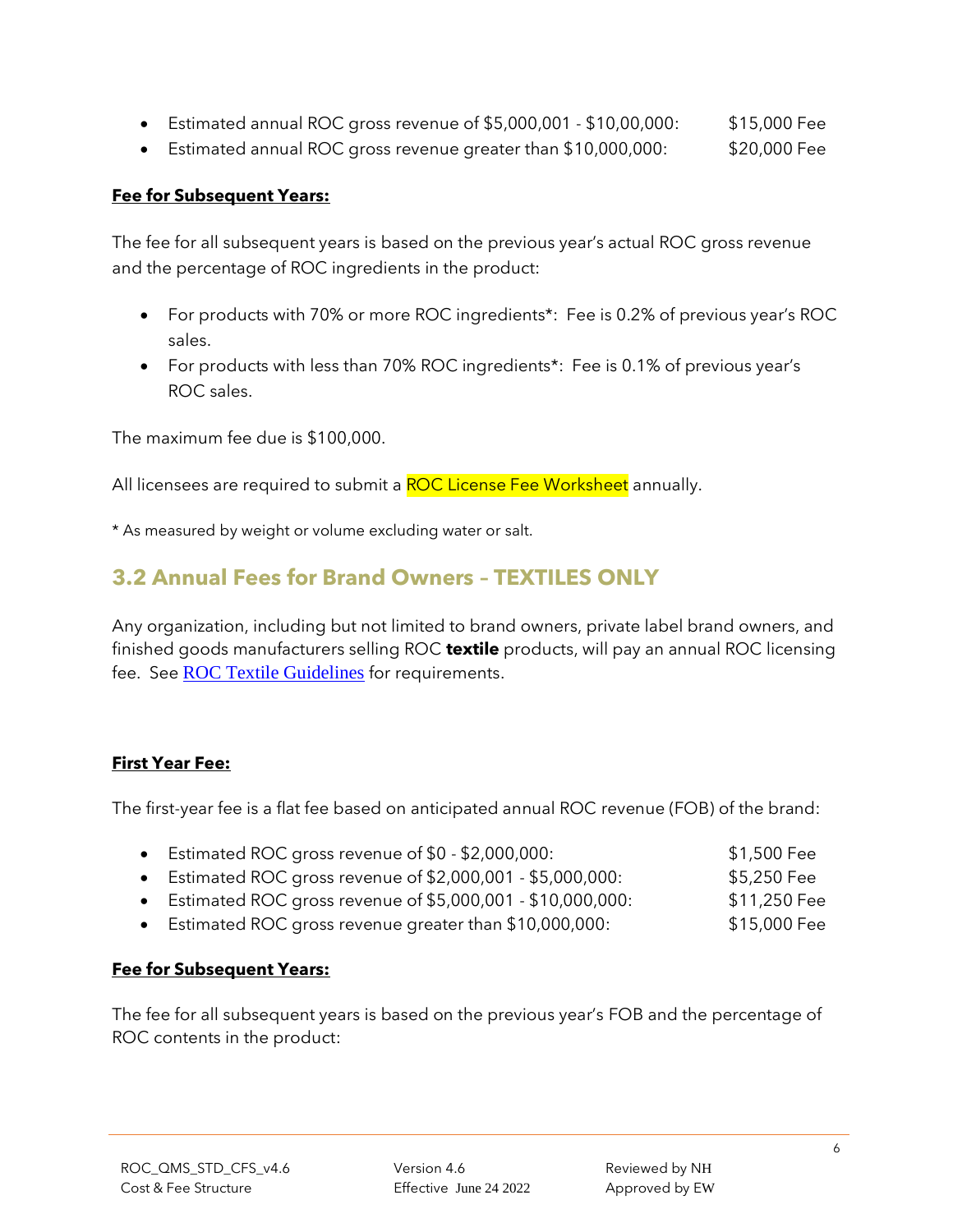- For products with 50% or more ROC contents\*: Fee is 1.5% of previous year's ROC FOB.
- For products with less than 50% ROC contents\*: Fee is 1.0% of previous year's ROC FOB.

The maximum fee due is \$100,000. All licensees are required to submit a ROC License Fee Worksheet for Textiles annually.

\* As measured by weight or volume excluding water or salt.

#### **3.3 Annual Membership Fee:**

Brands, private label brand owners, and finished goods manufacturers with \$2 million or more in gross annual sales (ROC and non-ROC sales combined) will pay a \$1,000 annual membership fee.

### **3.4 Annual Fee for Handlers/Processors/Brokers/Textile Manufacturers**

The ROA requires any supply chain actor who comes into **ownership of ROC product and sells products as ROC** to sign a license agreement and pay an annual license fee.

The first year ROC fee is a flat fee based on anticipated gross revenue of the operation minus the cost to purchase raw ROC ingredients or crops.

| • Estimated annual ROC gross revenue of \$0 - \$500,000:            | \$250 Fee    |
|---------------------------------------------------------------------|--------------|
| • Estimated annual ROC gross revenue of \$500,001 - \$2,000,000:    | \$1,250 Fee  |
| • Estimated annual ROC gross revenue of \$2,000,001 - \$5,000,000:  | \$3,500 Fee  |
| • Estimated annual ROC gross revenue of \$5,000,001 - \$10,000,000: | \$7,500 Fee  |
| • Estimated annual ROC gross revenue greater than \$10,000,000:     | \$10,000 Fee |

The fee for all subsequent years is 0.1% of the previous year's actual sales. The maximum fee due is \$20,000. All licensees are required to submit a ROC License Fee Worksheet or ROC License Fee Worksheet for Textiles annually.

## <span id="page-6-0"></span>**4.0 ROA Label Review Fee**

Labels carrying any ROC claim must be reviewed and approved by the ROA prior to use. This includes retail and non-retail (wholesale) labels. There is no charge for the first 5 labels